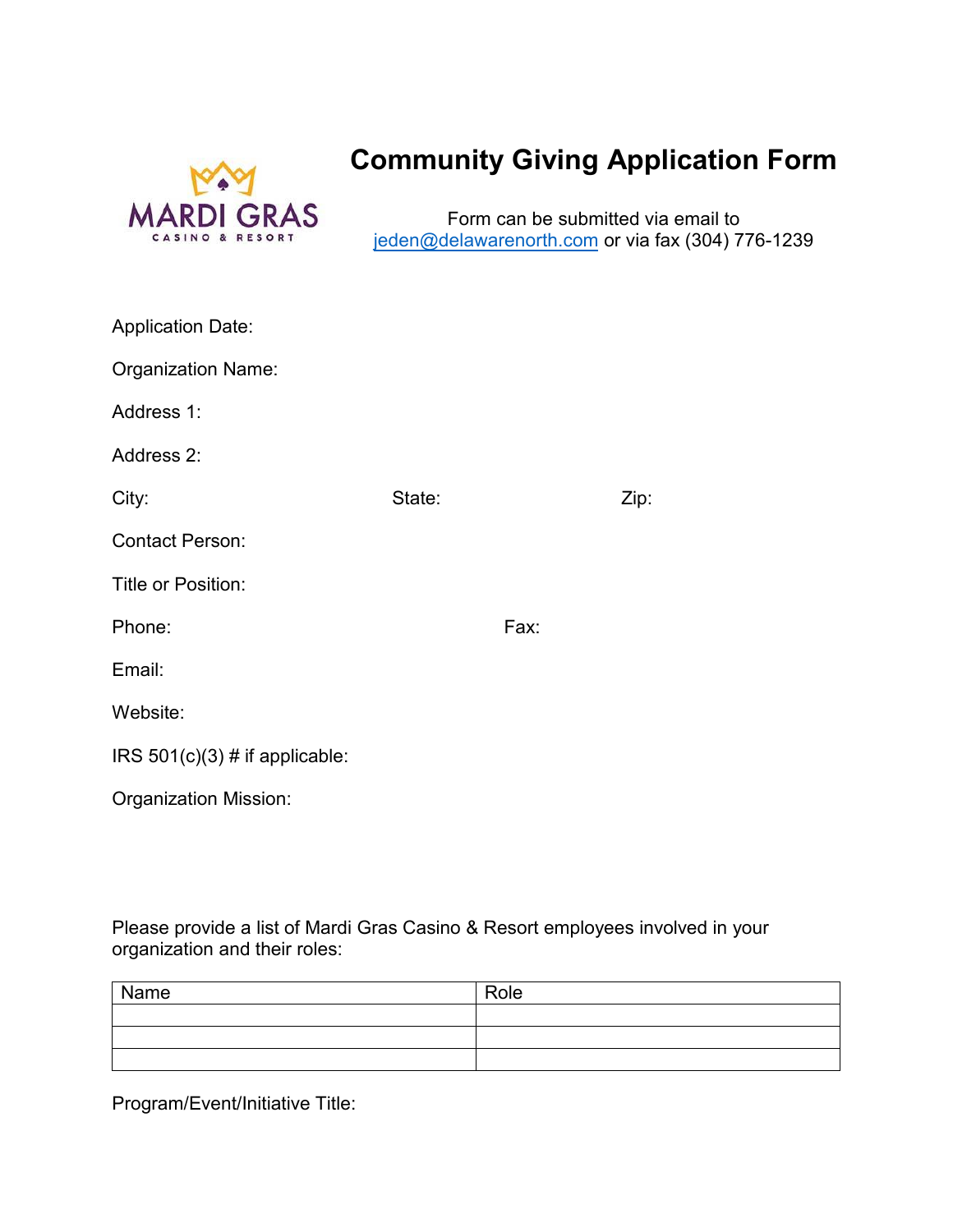Date or Date Range of Event:

Location(s) of Event:

Geographical Areas Served:

| How many people are expected to attend Program/Event? |             |                 |  |
|-------------------------------------------------------|-------------|-----------------|--|
| $\Box$ Less than 50                                   | $ $ 150-100 | $\vert$ 101-250 |  |
| $\Box$ 251-500                                        | $ $ 500+    |                 |  |
| Type of Donation?                                     |             |                 |  |

Requested Amount:

Deadline Date for Amount:

Projected Total Cost:

Specifically, how will the donation be used?

Description of Program/Event/Initiative:

Objectives of Program/Event/Initiative:

How does this effort address a community need?

Will Mardi Gras Casino & Resort be recognized at the Event? If yes, how?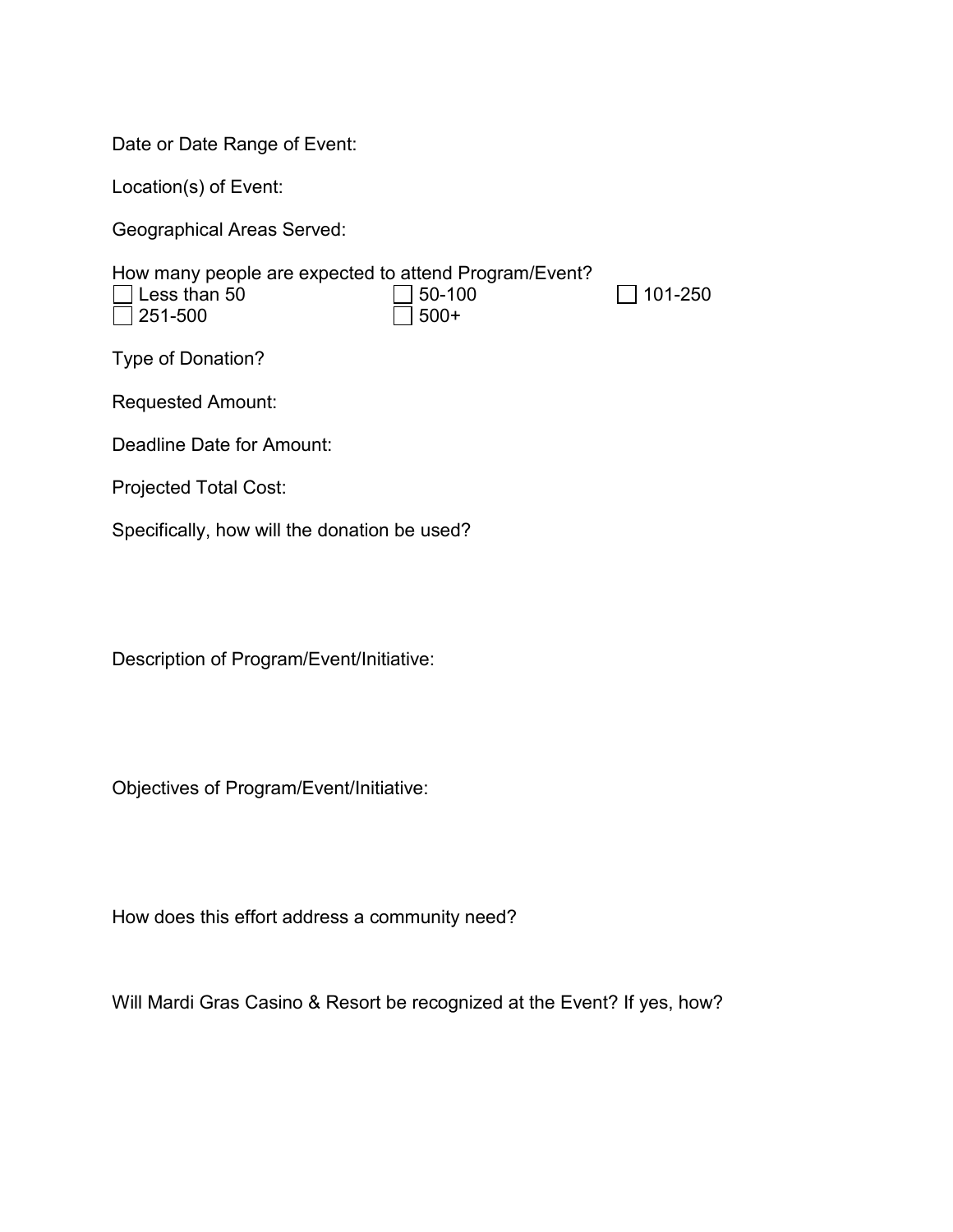What form(s) of recognition of promotional opportunities would Mardi Gras Casino & Resort receive?

| <b>Public Service Announcement</b>                                      |
|-------------------------------------------------------------------------|
| Display Mardi Gras Casino & Resort brochures/print material             |
| Program Ad                                                              |
| <b>News Releases</b>                                                    |
| Mobile Kitchen                                                          |
| Signage                                                                 |
| Table/Booth                                                             |
| <b>Corporate Tickets</b>                                                |
| Website Acknowledgement                                                 |
| Other:                                                                  |
| Will Mardi Gras Casino & Resort employees have an opportunity to<br>. 0 |

| participate/volunteer? |            |
|------------------------|------------|
| <b>Yes</b>             | <b>INo</b> |

What other organizations are you approaching for funding for this program/event?

If you have ever received funding/support from Mardi Gras Casino & Resort in the past, please list name of event, date(s) brief description and contribution amount:

| Name of Event | Date | <b>Brief Description</b> | <b>Contribution Amount</b> |
|---------------|------|--------------------------|----------------------------|
|               |      |                          |                            |
|               |      |                          |                            |
|               |      |                          |                            |

## AUTHORIZATION:

The undersigned certifies that they are authorized to represent the organization applying and that the information contained in this application is accurate. The undersigned agrees that if the application is approved and funds are awarded:

- 1. The funds will be used for the purpose outlined in the award letter and may not be expended for any other purposes;
- 2. Information about the organization and the funds awarded may be used by Mardi Gras Casino & Resort in any published and/or collateral materials; and
- 3. The funds will be used without discrimination on the basis of race, religion, age, gender, sexual orientation, origin, disability, veteran status, marital status or other factors.

Grant recipients may be asked by Mardi Gras Casino & Resort to be featured in stories about the grant in Mardi Gras Casino & Resort's newsletter on their Website, Facebook and Twitter, in a letter to board members and customer database and other outlets as